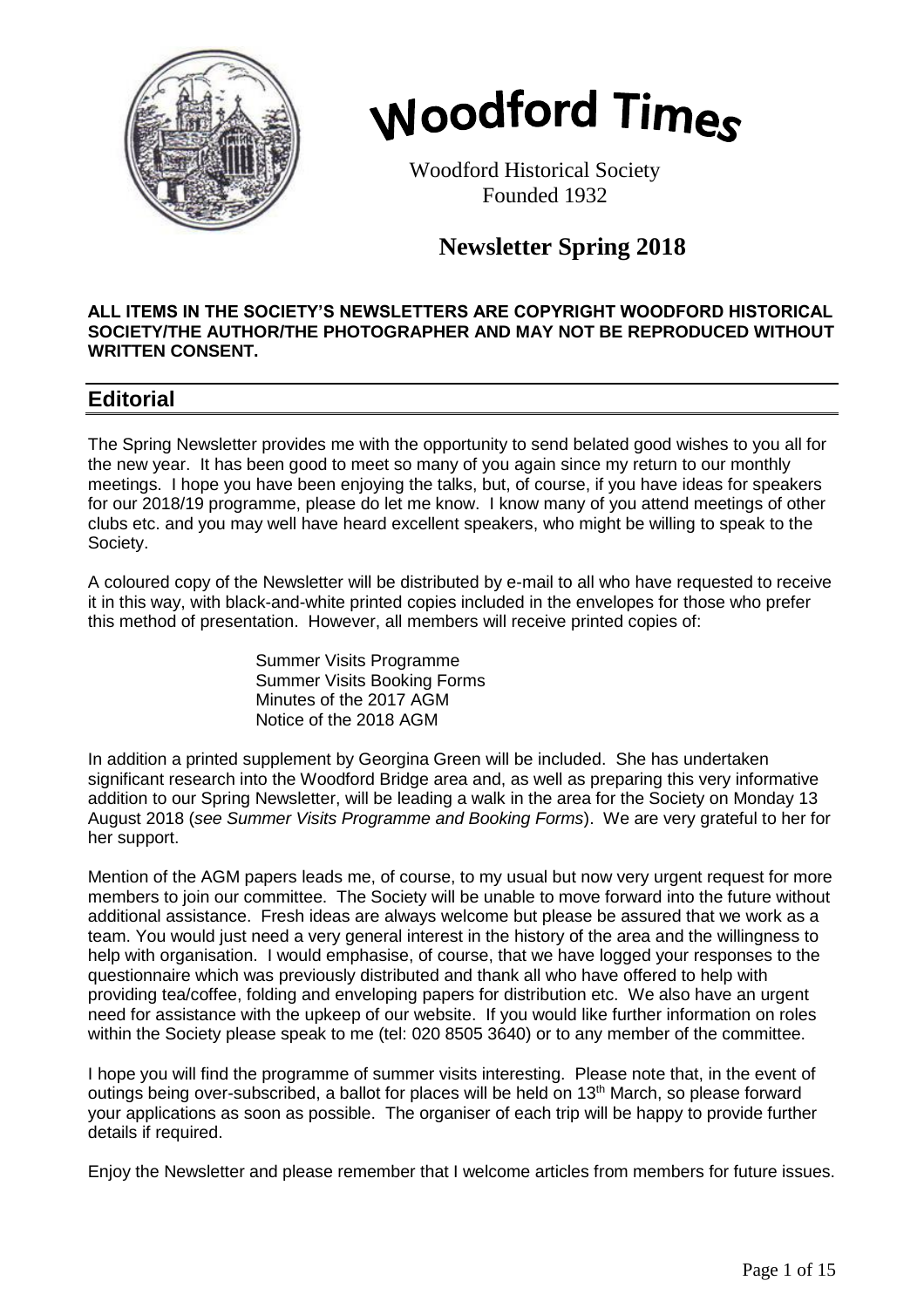## John Lovell **Can you add to our records?**

The shop 'Grains and Greens' has now replaced the stationers/post office in Woodford Broadway, but during the renovations the sign for 'Baggotts Book Shop' was exposed. Do you have any knowledge of the bookshop which you could share with the Society?



We understand that the bookshop was in business during wartime.

Please do forward any memories or information which you may have to the me: e-mail: woodfordhistoricalsociety@ hotmail.co.uk or 'phone: 020 8505 3640

It is fascinating to catch a glimpse of the past as businesses change in our area. Thank you to the members of the Society who took the trouble to let me know of the uncovering of the shop sign.

**Editor**

### **The Garden Secret of Henrys Avenue** by Henry Whaymand

The first bombs to fall in Walthamstow at the beginning of World War II were on the  $23<sup>rd</sup>$  of August 1940. So what, you may ask? Well, at approximately 3.25am eight high explosive bombs (HEs) fell in the grounds of the White House and adjoining forest. This is, of course, our area, Woodford Green, Essex, not the City of London, nor the docks,or the East End, but Woodford Green, Essex. There were two casualties, scouts sleeping out in the grounds of the White House, who suffered from minor shock.

\_\_\_\_\_\_\_\_\_\_\_\_\_\_\_\_\_\_\_\_\_\_\_\_\_\_\_\_\_\_\_\_\_\_\_\_\_\_\_\_\_\_\_\_\_\_\_\_\_\_\_\_\_\_\_\_\_\_\_\_\_\_\_\_\_\_\_\_\_\_\_\_\_\_\_\_\_\_

Woodford Green was again a first for the borough of Walthamstow, when about 6.00pm on the  $7<sup>th</sup>$ September (some reports say the opening day of the London 'blitz') the first properties to be demolished were numbers 1 and 3 Marion Grove – fortunately no casualties, also at the same time, one hundred yards away, numbers 4 and 6 Masons Road were hit but not destroyed, all by HE bombs – again no casualties.

Prior to the outbreak of war on 3<sup>rd</sup> September 1939, Civil Defence preparations had begun, nationally in 1935 and locally in 1936-7. The 'secret' of Henrys Avenue was in all probability conceived (if not achieved) sometime between 1938/9 after all it was a secret! and no information was available. In 1937 the Government passed its first Air Raid Precaution Act and local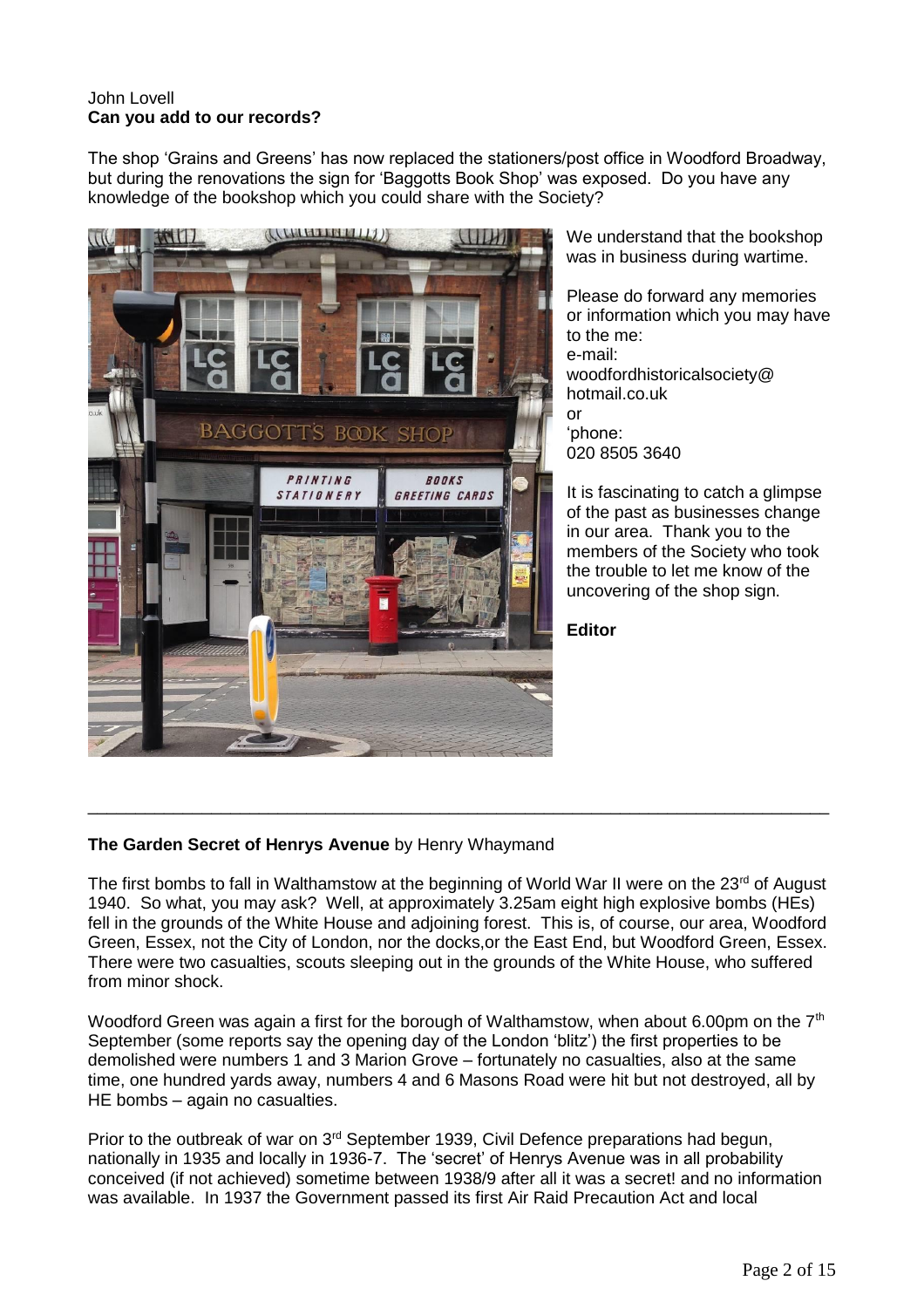authorities were empowered to establish ARP. services from A-Z – ambulances to wardens and WVS. As a result a local authority department was set up with responsibility for shelters, trench shelters, public shelters (sandbag, bricks and reinforced concrete) also domestic shelters (Anderson Shelters in gardens and later, after 1942, indoor Morrison Table Shelters).

Just prior to the outbreak of war, Walthamstow Borough Council had installed some 18,000 Anderson Shelters in back gardens and Henrys Avenue on the Highams Estate was included in this programme. This, of course, was no secret, after all 'dig for victory' started not with cultivating vegetables but with great big holes in prized lawns for preparation of the delivery of Anderson Shelters. A myriad of committees, sub-committees and sub-sub-committees was established to cover every possibly eventuality – ambulance stations, first aid posts, gas masks, communications, wardens, the list was endless.

In Walthamstow, the Borough was divided into 10 districts and within these districts were 58 wardens' posts and each had a telephone exchange line and therefore communication with Civil Defence Headquarters based at the newly built town hall. It would seem that the resident of number 11 Henrys Avenue was probably a warden or perhaps a member of one (or more) of the many committees because, within the Anderson Shelter there was a telephone installed. I do not think the GPO (as it was then) would install a private line and would, I am sure, require some kind of permit or official authorisation. You may remember that both pre-war and immediately post-war, we had shared telephone lines with neighbours and sometimes had to wait until they ended their call. Again, you may well ask, where is the secret because everything I have written so far is public knowledge, available to all?

## **THE SECRET**

If you go to the Henrys Avenue entrance to The Highams Park – part of Humphry Repton's landscaped garden to Highams manor house (Woodford County High School for Girls) and look into the garden of number 11, you will see the entrance to the Anderson Shelter. It is shielded from view from the house by a small decorative wall and cleverly covered by a rockery and attractive shrubs. The majority of residents wanted their lawns back as soon as possible after the war, but clever Mr Number 11, with forward planning, retained his lawn in front of the small attractive wall and kept his hidden shelter. In today's parlance it would be called a 'feature' or an 'installation'.

References:

The War over Walthamstow – by Ross Wyld (1945 revised 1989) Highams – by Margery M Smith 1966 Courtney Warner & Warner Estate – by Philip Plummer and Walter Bowyer 2000 Highams – by Philip Plummer 2005

Acknowledgement: The co-operation and assistance of Mr Chris and Mrs Anna Twinn – the present owners of no. 11 Henrys Avenue, Woodford Green.

\_\_\_\_\_\_\_\_\_\_\_\_\_\_\_\_\_\_\_\_\_\_\_\_\_\_\_\_\_\_\_\_\_\_\_\_\_\_\_\_\_\_\_\_\_\_\_\_\_\_\_\_\_\_\_\_\_\_\_\_\_\_\_\_\_\_\_\_\_\_\_\_\_\_\_\_\_\_

### **Humphry Repton (1752 – 1818) Landscape Gardener** – by Georgina Green

When I resigned as Hon. Secretary of the Society in 2000 I was generously given a book *Humphry Repton, Landscape Gardening and the Geography of Georgian England* by Stephen Daniels which had been published the previous year. This was of considerable interest to me as I had been helping Fiona Cowell and the Essex Gardens Trust compile *Repton in Essex, a Gazetteer of Sites in Essex associated with Humphry Repton* which was published later in 2000. (We are currently working on revising this for possible reissue next year.)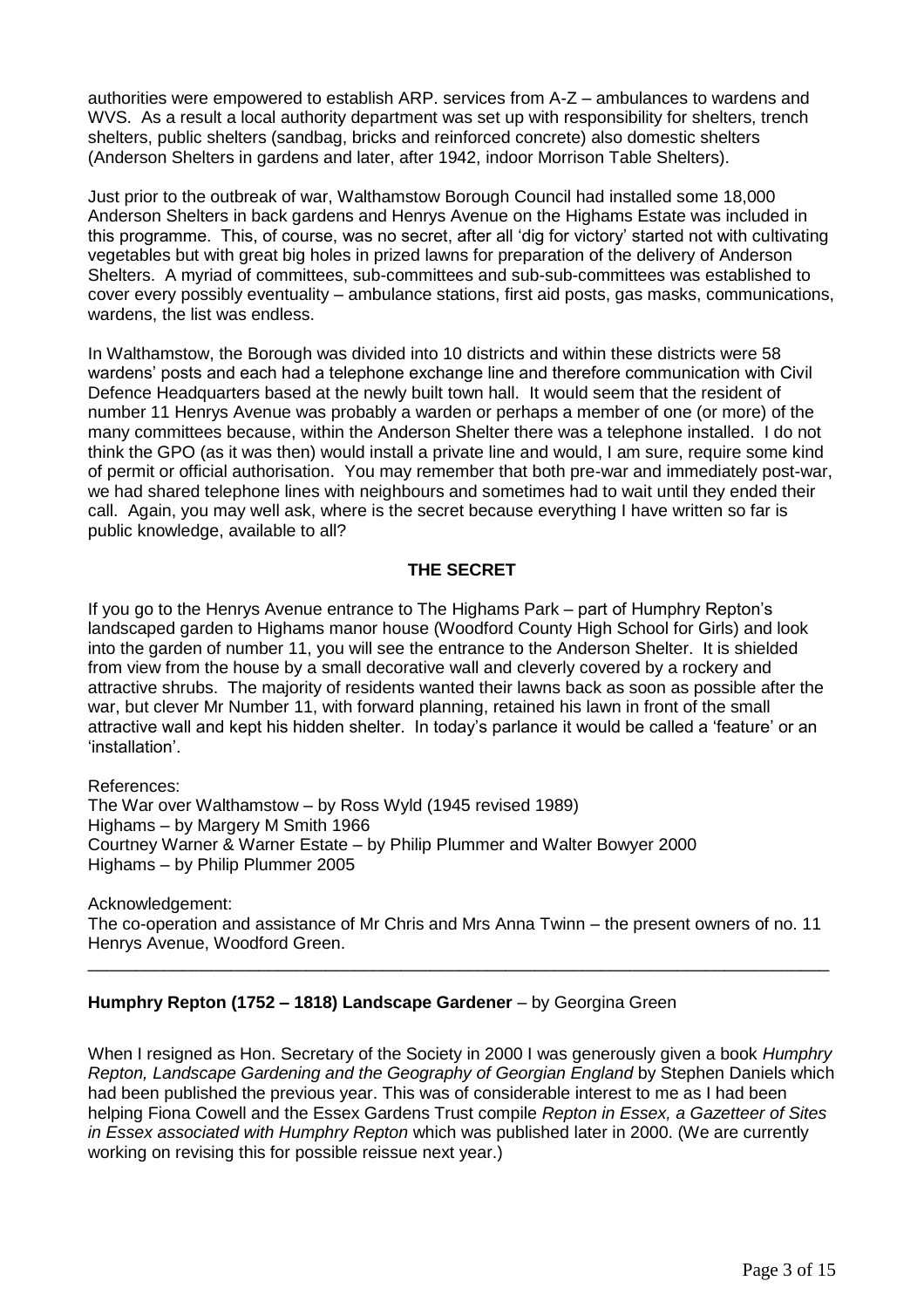Humphry Repton was born at Bury St. Edmunds in 1752, son of a customs official and a mother of a 'county' family. His education, begun at Bury, was continued at Norwich, and then in Holland, as his father wished him to go into commerce. While in Holland he stayed with the fabulously rich



 $\overline{a}$ 

Hope family which gave him a taste of high society living.<sup>1</sup> He married Mary Clarke in 1773 (aged 21) and set up a textile business in Norwich with money from his father. He was better at spending money than making it, and on the death of his parents he sold up the business and fulfilled his ambition to become a 'gentleman of leisure'. They lived at Old Hall, Sustead, in Norfolk, where he spent his time as a gentleman farmer, gardening, sketching and reading. He built up a knowledge of trees and gardens, both from books and in practice, and mixed with wealthy intellectual company. He was a neighbour and close friend of William Windham of Felbrigg on whose behalf he did some political work, and he contributed both text and sketches for M J Armstrong's history of Norfolk (1781).

However, these freelance activities did little to help him support a growing family (of sixteen children only seven survived infancy) and in 1786 he moved from Sustead to a cottage at Hare Street, Gidea Park. The site is now Lloyds Bank on the corner of Balgores Lane and Main Road, between Romford and Gallows Corner. He embarked on some free-lance writing and then in 1788, aged 36, he

realised that nobody had stepped in to replace Capability Brown (who had died five years earlier) and so he decided to set up in business as a landscape gardener. He was already a talented artist, he had done some writing and, above all, his travelling and his friendships had given him a wide experience of gardens and garden planning and also a number of valuable contacts.

His procedure was to visit his client, walking over the park. Then either Repton or a surveyor spent two or three days surveying the grounds following which Repton discussed his ideas with the owner. He then produced a 'Red Book' - bound in red morocco (though actually many were bound in brown calf) which were slim landscape volumes, approx. A4 landscape. They contained a text with his ideas illustrated with delicate watercolours with an overlay or slide to show his transformations. He preferred to use illustrations rather than detailed maps for his designs, as he argued that the pictures could be worked out on the ground. Left lying around the house by his clients, they were good advertisements for his work. His work for more prestigious clients might be to a larger format. Unlike Brown, Repton was a consultant with ideas rather than a contractor who would carry out the work.

He very quickly became established (by 1792 he had prepared over 100 Red Books) and worked for all sorts of people from the nouveaux riches to the aristocracy. Repton claimed that by the end of his career he had written more than four hundred reports although Stephen Daniels lists only 339 known sites where Repton was consulted. The 'Red Book' has survived for 110 of these, 84 are supported by documentary evidence and 48 are mentioned in Repton's published works. The remainder are illustrated in *Peacock's Polite Repository*, a little pocket diary for which Repton provided illustrations. It is generally accepted that this indicates he had been invited to advise on the property.

<sup>1</sup> It is probably a coincidence that while in Holland (*c*.1765) Repton lived for two years with Zachary Hope of Rotterdam, a member of an influential family of merchant bankers, and that the sister of Henry Hope (1736-1811), banker of Amsterdam, married John Goddard (*c*.1736-1798) of Woodford Hall. When Henry Hope was buried at Woodford in 1811 his estate totalled £1,160,000. (See WHS newsletter Spring 1999 p.2-3)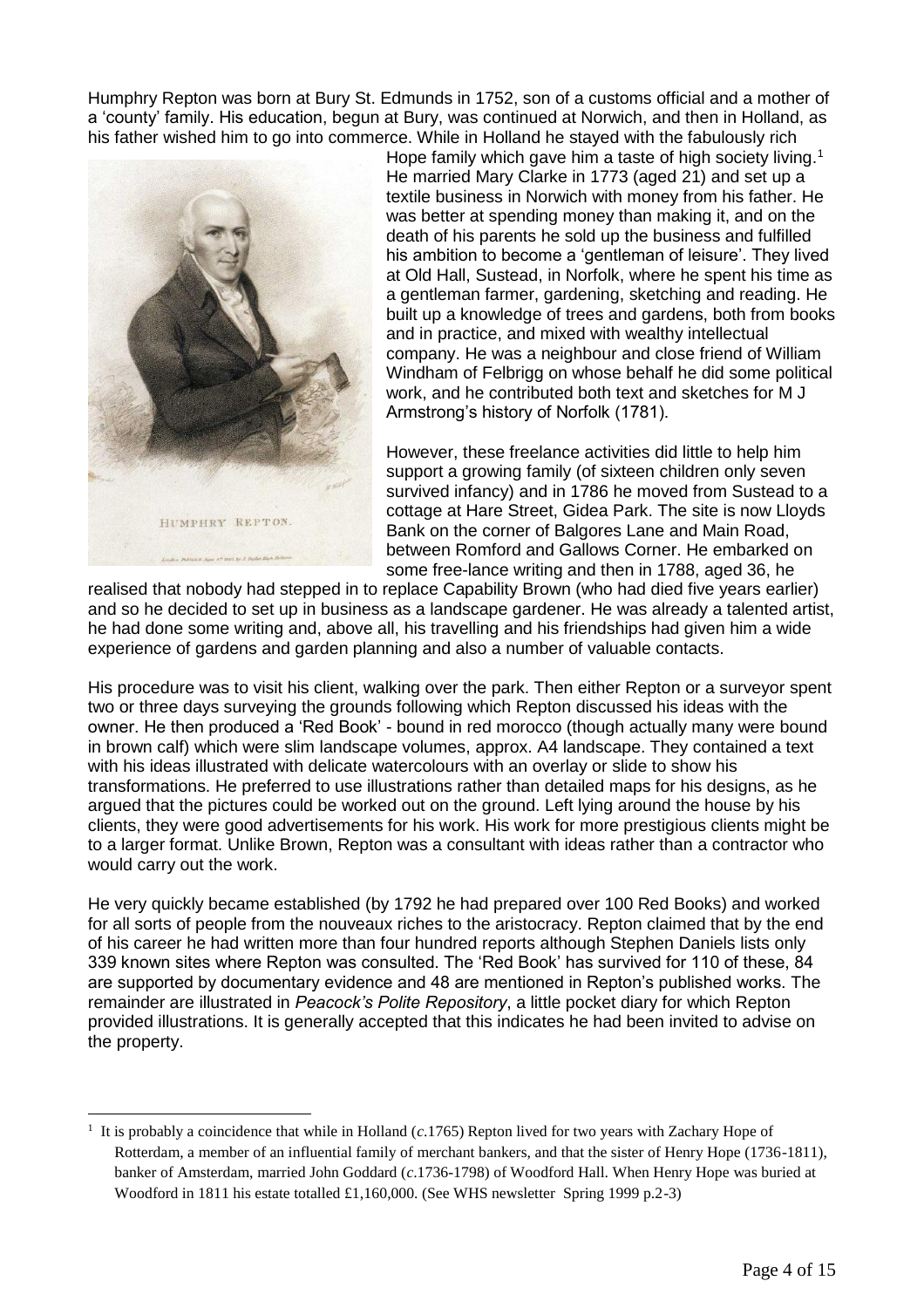Only six 'Red Books' survive for Essex and these includes Claybury Hall for James Hatch (1791), Higham Hill (now Woodford County High School) for John Harman (1793/4) and Woodford Hall<sup>2</sup> for John Maitland (1801). Accounts survive for Repton's visit to Mr.Puller's house at Woodford in 1790 and we have identified this as being approximately the site of the house which was later rebuilt and known as Monkhams. The documentation for an estate map of 1815/6 by John Doyley<sup>3</sup> confirms that some of John Hall's copyhold property had previously been owned by Christopher Puller. It is worth noting that part of Puller's land here was leased for a time to Sir Robert Preston who wasted no time in inviting Repton to improve the Valleyfield estate over-looking the Firth of Forth when he inherited the property in 1800. This was Repton's only commission in Scotland. (A photographed copy of John Doyley's later parish maps hangs in the foyer of St.Mary's church.) The Rookery in George Lane, home of G Smith Esq, is shown in *Peacock's Polite Repository* for January 1806, so this shows the original house built by the Godfrey family (*c*.1670-80?).

Humphry Repton lived through the early years of the industrial revolution, the spread of turnpike roads, changes in agriculture and the enclosure of much common land, and the rapid expansion of London and other towns. He published several books and his writings explain many of his theories and make fascinating reading. Whereas Capability Brown had swept away many formal gardens to create more natural parkland landscapes, Repton introduced a less rigid style often modifying rather than replacing the existing features. He said "A Garden is a work of art, using the materials of nature." He commented on the change from the time when he started out and gentlemen wanted to improve their estates for their own pleasure. After the Napoleonic War he felt that land owners were more like businessmen and his commissions were more to increase the value of the estate than for their own enjoyment

Repton always craved a royal commission and in 1797-1802 he was consulted about the groundwork around the Prince's pavilion at Brighton. This was followed in 1803 by a commission for drawings of suggested improvements to Carlton House and then in 1805 the Prince of Wales again consulted Repton about his pavilion at Brighton. He implied that he may well live at Brighton one day, thus suggesting to Repton that it would become a royal palace! With the expansion of the East India Company there was increasing interest in Indian influences in architecture and Repton used these in the designs he presented to the Prince and Mrs Fitzherbert. The Prince was delighted with the plans and wanted them acted upon immediately, but he evaded attempts by Repton to meet for further discussions until it became apparent there were no funds for the work. Repton's hopes were dashed and eventually he published the plans for which he had not been paid. It was John Nash who later undertook the work and got most of the credit for the extravagant building.

At New Year 1811, as the result of a coach accident, Repton was confined to a wheel-chair, but continued working assisted by his son John Adey Repton.<sup>4</sup> He must have been very pleased when he was invited to prepare plans for Wanstead House by William Long Wellesley in 1813. This was a very prestigious building, situated close to London, and a centre of high society! Much of the suggested work was carried out and Repton included some of his ideas in his book *Fragments on the Theory and Practice of Landscape Gardening* published in 1816. However, Wellesley did not have the pages bound and when the contents of Wanstead House were sold this work was lost.

 $\overline{a}$ 

<sup>&</sup>lt;sup>2</sup> See footnote 1.

<sup>&</sup>lt;sup>3</sup> ERO D/DCy P2B 1815-6 Copyholder listed in book

<sup>4</sup> Humphry's sister Dorothy had married John Adey, a respected solicitor in Aylsham, Norfolk (near Blickling Hall) where their parents were buried.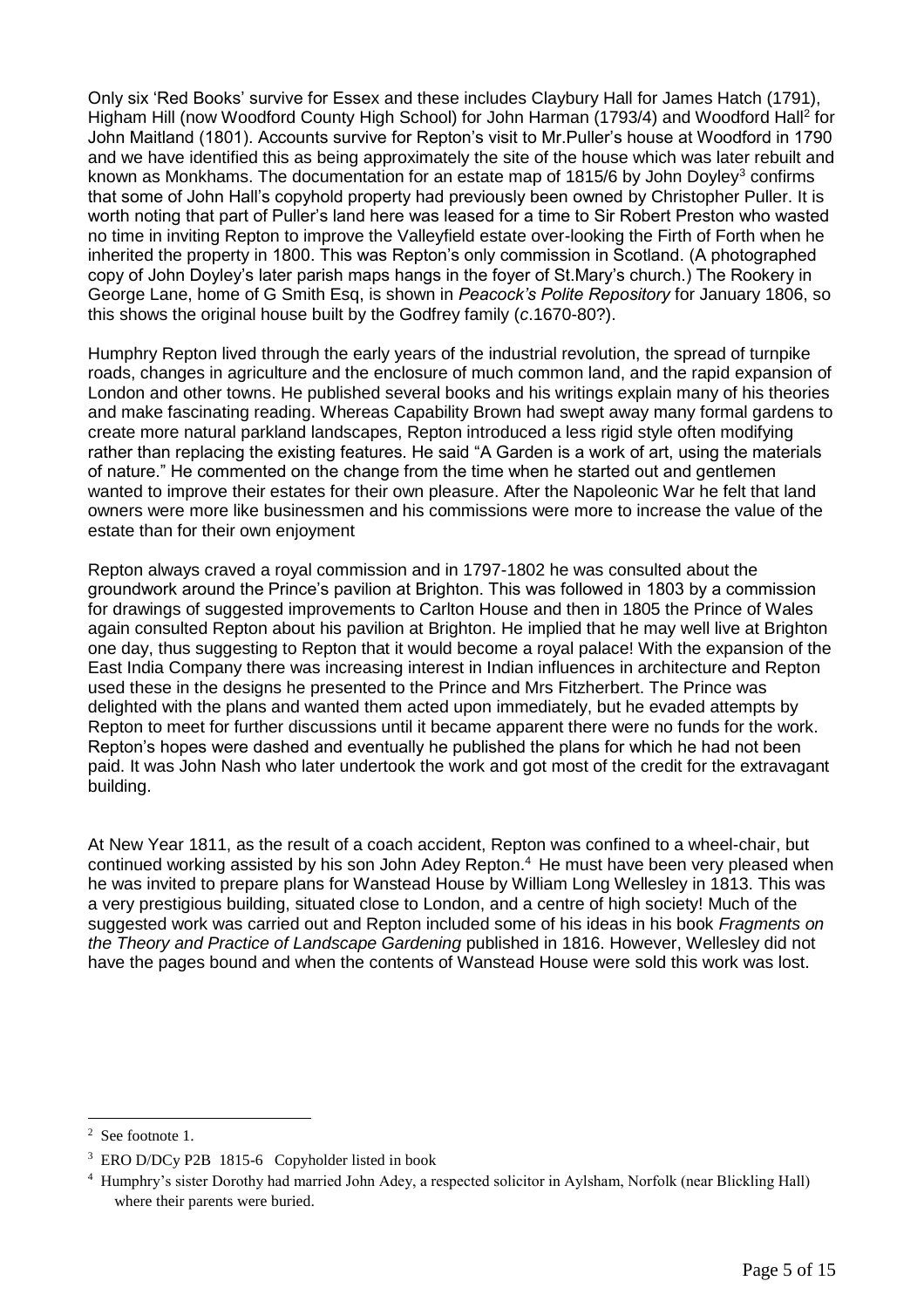## **Wanstead Sale Catalogue, 10 July 1822, p.298, 23rd day of the Sale, Lot 447**

Repton's Drawings of Plans for improving the Grounds at Wanstead House (15) plus portfolios of drawings for clocks and stands.

This lot was purchased for £9 9s 0d. by solicitor Thomas Lightfoot who was one of the trustees appointed to manage William Long-Wellesley's affairs.

These items came up for sale again in the second sale on 9 September 1822 (page 36) Lot 139, but it is not known who purchased them on this occasion.

The pages produced about Wanstead were bound together in brown covers after Repton died and came to light in 2002 for the first time in something like 100 years. They were auctioned in January by John Bellman of Wisborough Green, West Sussex, purchased by Brian Maggs on behalf of the late Paul Getty and taken to his library at Wormsley. I was very excited when I was told by our member Anne Stacey that 'Repton's Red Book for Wanstead' had been sold at auction, and soon realised that this was not generally known. So almost exactly 250 years after Repton's birth I went to see the book, accompanied by Fiona Cowell and Sally Jeffery who are greatly respected garden historians. We were given permission to photograph the entire work and our transcript resulted in a typed copy of the original including all the illustrations. This was then studied in association with a series of maps and on the ground. Sally eventually wrote up our findings as an article for *Country Life*, 14 April 2005, pp.98-101, 'How Repton saw Wanstead'.

Humphry Repton died 200 years ago, on 24<sup>th</sup> March 1818, aged 65, and was buried in the village of Aylsham, Norfolk, where his grave is marked by a stone inscribed with the epitaph he had written for himself, and by a bed of roses.

Although he undertook several commissions in this area, much of his work has been covered by the spread of London. However if you walk in Wanstead Park and admire the scenery you will be appreciating many of the trees planted on Repton's instructions 200 years ago. We also have to thank Humphry Repton for the creation of the lake in the park of the house called Highams. In 1891 this was bought and added into Epping Forest and now the whole district has become known as Highams Park. Indeed, Repton's work for the Gurney family at Northrepps in Norfolk had a great impact on the following generation including Sir Thomas Fowell Buxton who married Hannah Gurney and continued Repton's suggestion of extensive tree planting in the area. Their descendants have played leading roles in the saving and management of Epping Forest influenced, indirectly, by Humphry Repton.

\_\_\_\_\_\_\_\_\_\_\_\_\_\_\_\_\_\_\_\_\_\_\_\_\_\_\_\_\_\_\_\_\_\_\_\_\_\_\_\_\_\_\_\_\_\_\_\_\_\_\_\_\_\_\_\_\_\_\_\_\_\_\_\_\_\_\_\_\_\_\_\_\_\_\_\_\_\_

© Georgina Green, 19 November 2017.

### **Note from the Editor:**

### **Rethinking Repton – Looking to the Past to Design for the Future**

As part of the Repton 200 festival, marking his death 200 years ago, an unusual exhibition is to be held from 3 May to 22 June at the Royal Horticultural Society Lindley Library (80 Vincent Square, London SW1P 2PE – nearest stations Victoria or St James's Park). The RHS Libraries have collaborated with students from Writtle University College to take a fresh look at Repton's gardening principles. The students, in their third year of study on Writtle's Landscape Architecture and Landscape and Garden Design courses, have had the opportunity to learn about Repton's ideas and respond within their own public landscape design projects. The exhibition will display their final project designs, each presented through the student's own take on Repton's famous 'before and after'.

\_\_\_\_\_\_\_\_\_\_\_\_\_\_\_\_\_\_\_\_\_\_\_\_\_\_\_\_\_\_\_\_\_\_\_\_\_\_\_\_\_\_\_\_\_\_\_\_\_\_\_\_\_\_\_\_\_\_\_\_\_\_\_\_\_\_\_\_\_\_\_\_\_\_\_\_\_\_

Additional events and tours will be confirmed nearer the time on the library website at [www.rhs.org.uk/libraryevents.](http://www.rhs.org.uk/libraryevents)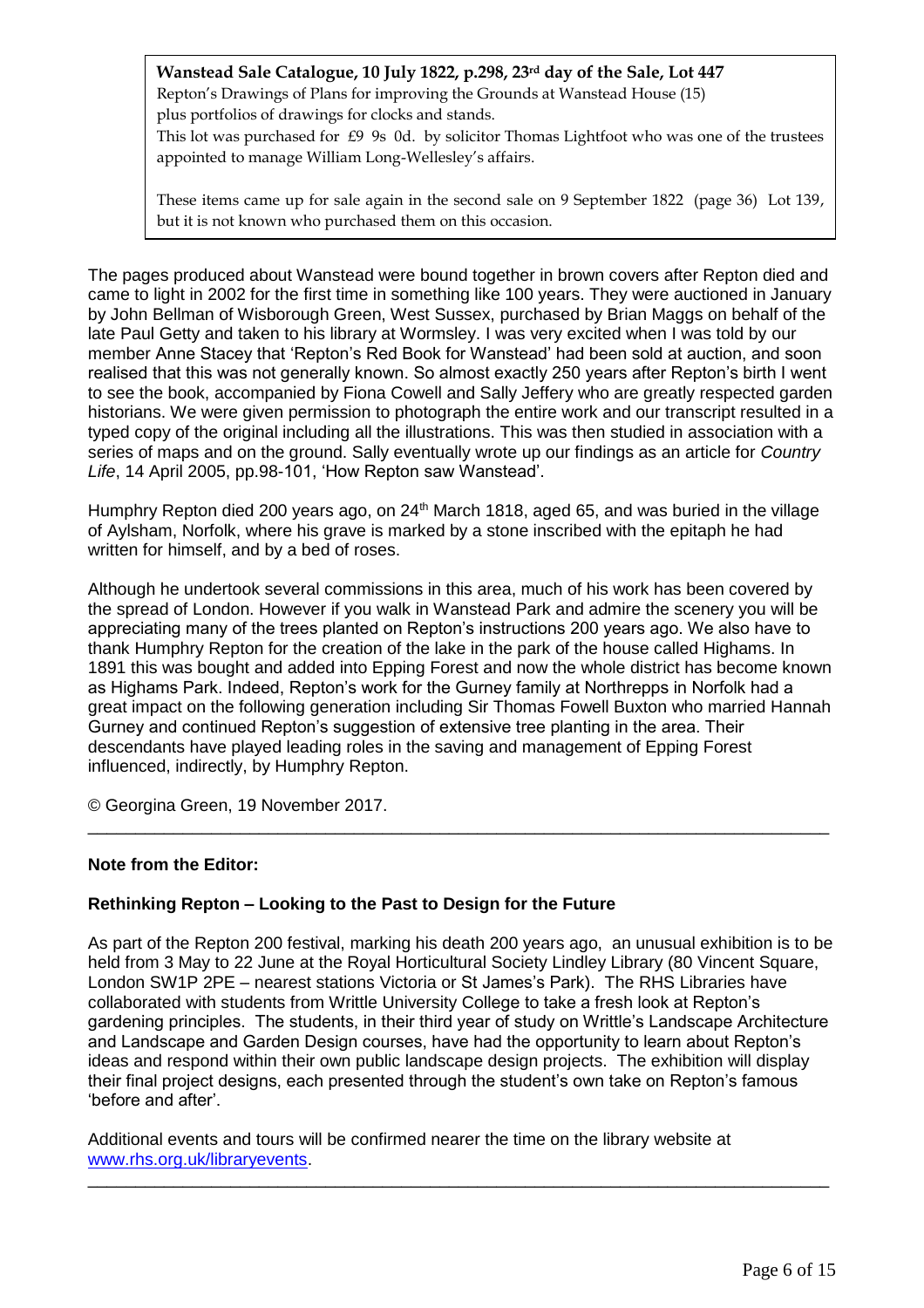## **Dorothy Lockwood – one of the Society's Vice-Presidents**

Dorothy Lockwood was born in 1927 and adopted at birth, she had a happy though solitary childhood. Aged 12 she was evacuated to Ipswich on the outbreak of WW2 and subsequently Finnamore Wood Camp, Marlow. Returning to Goodmayes her father insisted she attend Mulley's commercial school in Ilford – this has been useful all her life. She married at 24 and with four children, her husband George Thomas (Tom) sadly died aged 42. Shortly after she began work as a school secretary and continued in this job until her retirement. Dorothy met Bert Lockwood at their local church, they married and she shared his interest in local history and athletics. They were both actve members of numerous local history societies and Dorothy is proud to currently be a Vice-President of three societies, Barking, Ilford and Woodford. She has just celebrated her 90<sup>th</sup> birthday with family and friends and is truly grateful for a fulfilled life.

- **1. What is your favourite historical period?** The Victorians, they took more trouble to dress.
- **2. Tell us what Essex means to you?** A County of changing scenes including the London Boroughs – always somewhere interesting to visit.
- **3. What historical mystery would you most like to know?**
	- What happened to Lord Lucan.
- **4. My favourite history book is…** *The Journal of Beatrix Potter* from 1881 to 1897 transcribed from her code writings by Leslie Linder.
- **5. What is your favourite place in Essex?** The RHS garden at Hyde Hall, Rettendon.
- **6. How do you relax?** Five minutes weeding in the garden.
- **7. What are you researching at the moment?** My researching days are over though I appreciate knowing what evidence has recently been found relating to various historical/archaeological situations.
- **8. My earliest memory is…** Standing in the back garden at home in Goodmayes wearing a paper crown & carrying a wand to enter a Cow & Gate competition.
- **9. What is your favourite song/piece of music and why?** 'What is Life to me without thee' sung by

Kathleen Ferrier CBE (1912-53) – that glorious contralto voice. Her early death was a tragedy.

**10. If you could travel back in time which event would you change?** I wouldn't, every generation has unacceptable

events that is how the world revolves.

**11. Which four people from the past would you invite to dinner?** Queen Victoria, Sir Winston Churchill, Humphry

Repton and Kathleen Ferrier.



- **12. What is your favourite food?** Salmon – fresh, tinned or paste!
- **13. The history book I am currently reading is…** *The Local Historian,* published quarterly by The British Association for Local History.
- **14. What is your favourite quote from history?** 'I said to the Man who stood at the gate of the year 'Give me a light that I may tread safely into the unknown'.

And he replied, 'Go out into the darkness and put your hand into the hand of God.

That shall be to you better than light and safer than a known way!"

By Minnie Louise Haskins, and spoken by King George VI during his Christmas broadcast to the Empire 1939.

- **15. Favourite historical film?** *The Dam Busters,* 1955 starring Michael Redgrave and Richard Todd.
- **16. What is your gavourit building in Essex?** The Hospital Chapel of St Mary the Virgin and St Thomas of Canterbury, Ilford founded c1145 by Adelicia, Abbess of Barking as a hospice for 13 aged and infirm men.
- **17. What past event would you like to have seen?** The visit of Pope John Paul ll to the U.K. in 1982, the first visit by a reigning Pope.
- **18. How would you like to be remembered?** As someone capable of understanding other people's lives and problems.
- **19. Who inspires you to read or write or research history?**

My late husband Herbert Hope Lockwood. **20. Most memorable historical date?**

England winning the World Cup in 1966.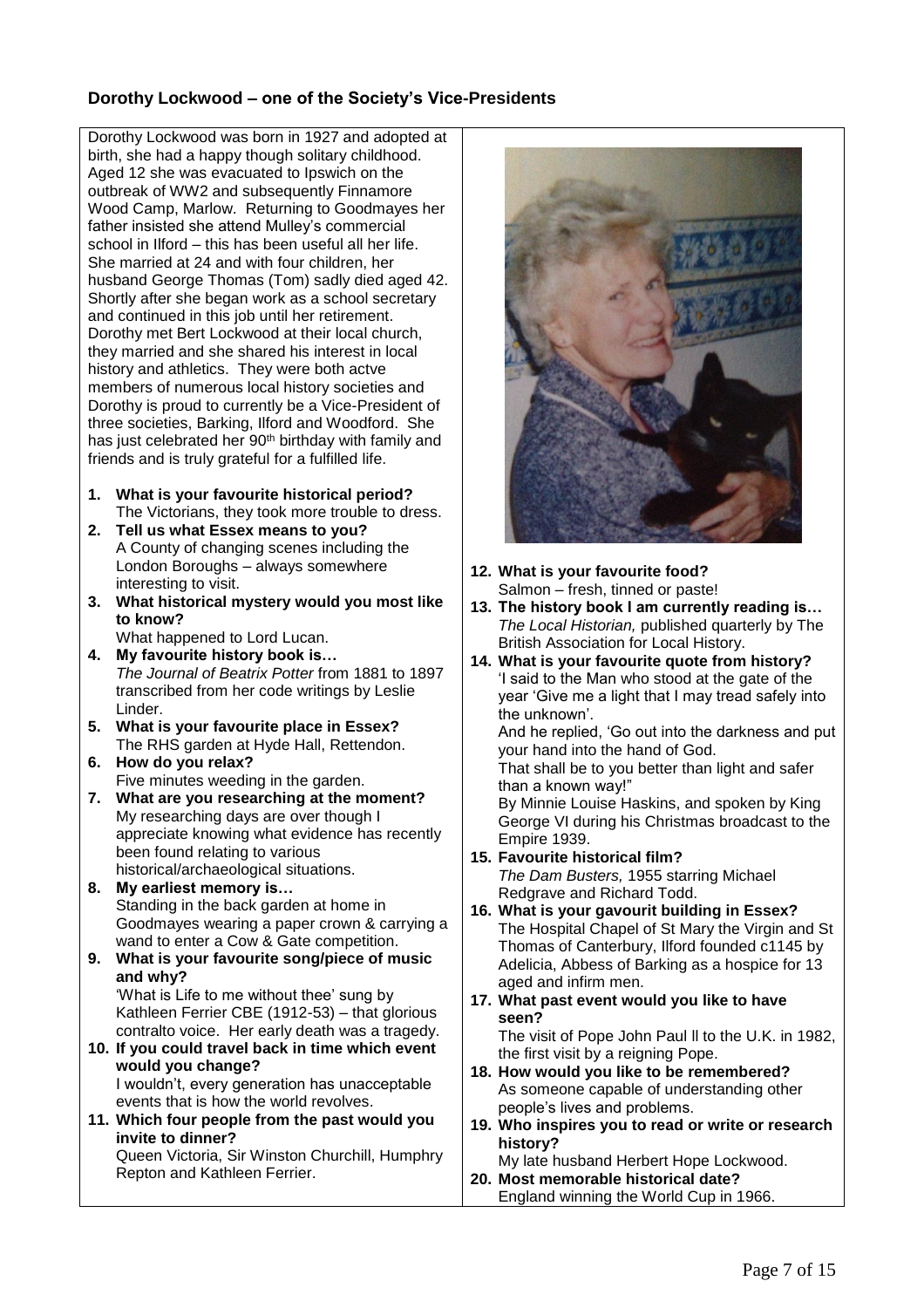The Editor is indebted to both Dorothy Lockwood and the Essex Journal for allowing the reproduction of the above article from the Autumn 2017 edition.

The Essex Journal is published twice a year and reviews local history and archaeology. The Editorial Board consists of representative of the Friends of Historic Essex, the Essex Record Office (on behalf of Essex County Council), the Essex Society for Archaeology and History and the Honorary Editor. The annual subscription is £10.00. If you would like further information please contact the Editor of this Newsletter, John Lovell (tel: 020 8505 3640).

\_\_\_\_\_\_\_\_\_\_\_\_\_\_\_\_\_\_\_\_\_\_\_\_\_\_\_\_\_\_\_\_\_\_\_\_\_\_\_\_\_\_\_\_\_\_\_\_\_\_\_\_\_\_\_\_\_\_\_\_\_\_\_\_\_\_\_\_\_\_\_\_\_\_\_\_\_\_

I am very grateful to Lynn Haseldine-Jones for permitting me to publish this shortened version of her fascinating and very detailed research into the occupants of Knighton Villas. **Editor**

#### **Knighton Villas** by Lynn Haseldine-Jones

There were originally 10 dwellings known as Knighton Villas in the form of 5 pairs of semidetached buildings; now there are just 7 with a half of one of the semi-detached demolished and no doubt awaiting redevelopment. They are tall and elegant houses which are now divided into flats for the most part. Any front gardens they may have had are now used only for parking.



### *Knighton Villas, a view taken in 2012*

The most famous resident of one of the villas was Francis Carruthers Gould, but the houses were of such prestige that they were occupied by a number of individuals of note in the history of Buckhurst Hill and indeed Woodford, within which they now lie. They have always been regarded as postally within Buckhurst Hill. As this was the case I have assumed that the normal practice within Buckhurst Hill applied to the numbering and that number 1 would be nearest to the centre of the town. Therefore numbers 1 to 7 are the ones that still exist, number 8 is the one that has been demolished and

numbers 9 and 10 were demolished some years ago, probably in the 1930s, on the development of the Knighton estate.

### **1 Knighton Villas**

In 1867 the occupant of this house was Charles Husband Livingstone the son of Dr Charles Patrick Livingstone; his mother's maiden name was Husband. Charles Husband was born 1st October 1837. The family lived in Barossa Place, Perth, Scotland.

Charles's first wife was Caroline; they may have lived in Barossa Place, but in the 1861 census, taken on 7 April, he and Caroline were living in Edinburgh with their baby daughter. Charles was described as a 'Licentiate R C S Edinr Retired Assistant Surgeon E G S'. He was involved in the Edinburgh Artillery Militia in 1861.

His first wife died and he remarried, to Agnes, probably in Scotland. At some point he moved to Buckhurst Hill by 1866 or before; he is shown as living at 1 Knighton Villas in a directory of 1867. He is known to have attended a road accident in Woodford in 1869. The 1871 census shows that there was a son born in 1867 in Buckhurst Hill.

Health care as we know it began with Buckhurst Hill Village Hospital, which opened in November 1866, situated in what was then called Hospital Lane (later Knighton Lane). The building still exists as a private house. Its purpose was 'for the accommodation of persons not suffering from contagious or incurable disorders, residing in Buckhurst Hill and the adjacent parishes'. The hospital was started by Dr Charles Livingstone FRCS. Charles Husband Livingstone died, aged only 33, in 1870.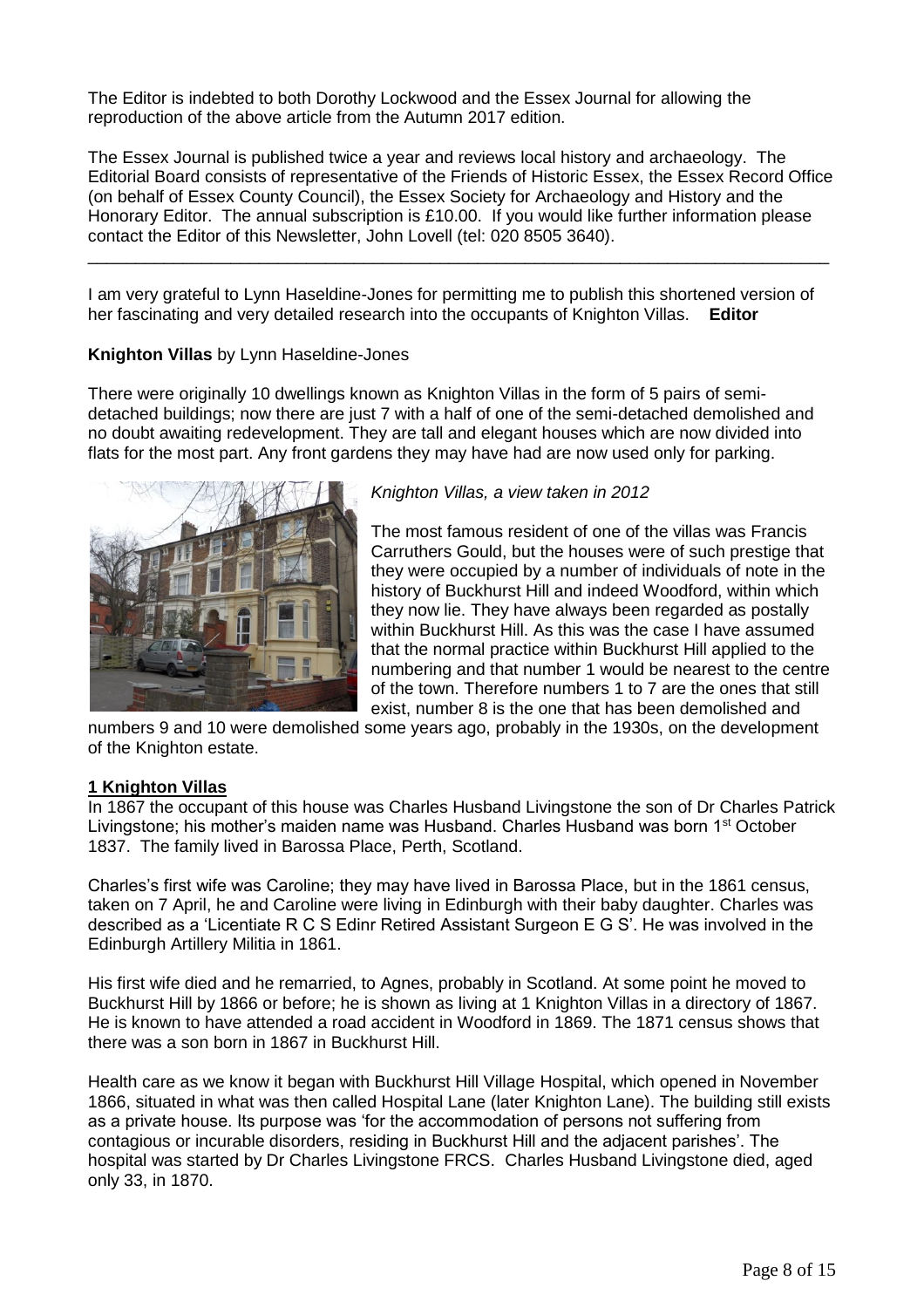A directory of 1874 shows the occupant as a Mrs King.

In 1881/2 the occupants of this house were Cyrus Hallett, a 39 year old merchant from Rotherhithe, with his wife and daughter. His business until 1875 was known as Hallett, Manning and Prentis, of 150 Leadenhall Street, merchants and insurance brokers. They had one servant.

By 1899 - 1902 the occupant was a Mrs Hudson. This was Catherine, widow of provision merchant Francis M Hudson, formerly of Marsh Street, Walthamstow. She was living here with her sister-inlaw, a companion and a servant.

The directory of 1914 and the electoral register of 1918 shows only one occupant, Caroline Drummond.

By 1929 William Everden Marshall lived at the house, along with Mary Ann Marshall. William Everden Marshall was born in Poplar in 1891. According to the *London Gazette* of 1946 this man was a rubber merchant, in partnership until that year with Saul Woolf, trading as Marshall and Woolf and Co.

No occupant was listed in 1935.

#### **References**

Information on Dr Charles Husband Livingstone by kind permission of researcher Brenda Bryant. [www.london-gazette.co.uk](http://www.london-gazette.co.uk/) for 26 October 1875 regarding Hallett, Manning and Prentis.

#### **2 Knighton Villas**

In 1867 Miss Lucy Delf ran a ladies' school here.

Lucy Delf was born in Bungay, Suffolk, around 1831. She set up the school and was listed as being the head of the school in the 1867 directory and the 1871 census.

In a directory of 1874 and in the census of 1881 and in local directories of 1899 and 1906 the occupant was the Rev William Dorling.

William Dorling was minister of Bethnal Green Road Independent Chapel, before being invited to come to Buckhurst Hill on 6 April 1868 as the minister for the newly established Congregational Church and for a salary of £300pa. He promoted the concept of the 'larger hope' which view was not shared by the majority of the congregation. He left to found the Independent chapel at the junction of King's Place and Westbury Road, later to be the Baptist church in August 1871.

William Dorling was born in Framlingham in 1831 and lived for many years at Knighton Villas, with his wife Elizabeth Anne. They had six children. The Rev William Dorling died at Knighton Villas aged 80 in 1912. His wife had pre-deceased him, she died in 1884 aged only 47.

By 1918 and still there in 1929 and 1935, the occupant of the house was the son of William, Arthur Whayman Dorling. Arthur Whayman Dorling 1867-1948, and his wife for 49 years, Jane Elizabeth (nee Pasfield) 1873-1959, are buried in the churchyard of St John the Baptist, Buckhurst Hill. They had at least four children including Arthur William born in 1903. For many years Chairman and later President of the Woodford Historical Society, he died on Christmas Day, 1984. An obituary states 'Arthur had lived all his life in the district, and although he would have been the last to call himself an historian, not only was the Society very close to his heart, but among his very wide interests was the collecting of book-plates, about which, and about the families which had them printed, he, too, could speak with knowledge and authority.'

#### **References**

Fulcher, Ernest A (editor) *A Century of Woodford Memories* Woodford and District Historical Society 1986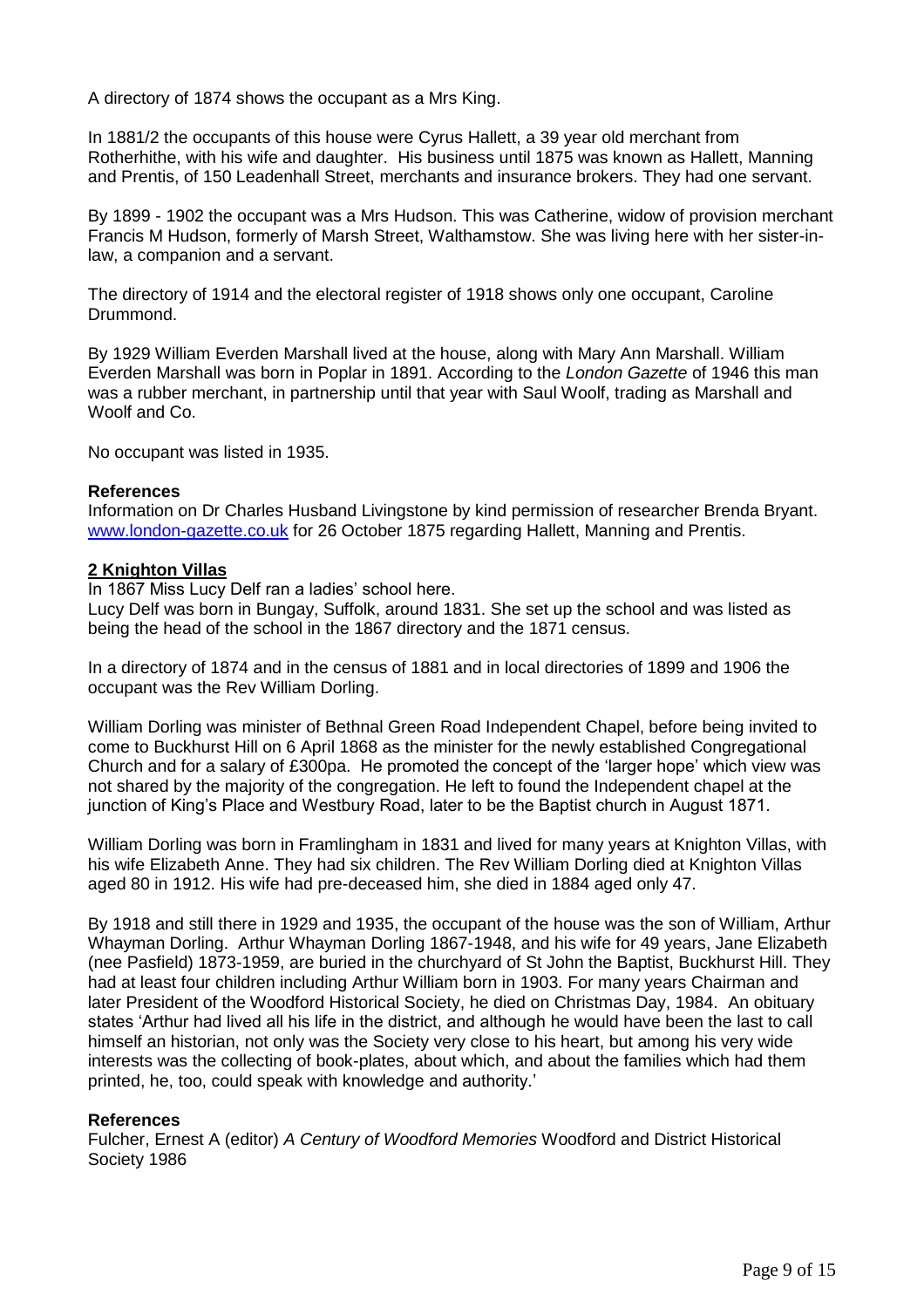## **3 Knighton Villas**

In 1881/2 the occupant was James Peniston, a 38 year old draper from Stepney. He was married to Elizabeth, 34, from Devon. They had seven children and from their birth registrations, we can perhaps assume that the family moved in to the property in or around 1876. Also living with them was James's mother Jemima Peniston, a 70 year old widow from Poplar. The family had one general servant.

By 1899 the occupant was William Sandford Poole with his family.

Directories of 1902 and 1906 give the occupant as a Mrs Muir. In a directory of 1914 and in 1918 the electoral register listed Walter and Harriet Rosa Wilson. He was still there in 1922. By 1929 the listing was Charles William and Ethel Mary Esmond, Henrietta Frances Jowett, Florence Amelia Scott, Ethel Alice Taylor and Richard Lawrence Taylor. RL Taylor was listed in 1935.

### **4 Knighton Villas**

A directory of 1874 shows the occupant as a Mrs Nicoll. This may have been Sarah Kate Nicoll, wife of commercial clerk William Nicoll. She died aged 35 in early 1881; in the census of that year he is shown as a widower, lodging with the Chinnery family in Derby Road Woodford.

In 1881/2 the occupant of the house was William Gourley, a 51 year old ship owner from Sunderland. He was married (in Poplar in 1861) to 44 year old Harriett Caroline and they had several children. The family employed a nurse, nursemaid and cook. The family in due course moved to Christchurch.

In the *Kelly's Medical Directory* of 1897 there is this reference -

**Smith, Thomas MRCS** 4 Knighton Villas (London Hospital). MRCS England, LRCP London 1894. Formerly Surgeon Mission to Deep Sea Fishermen. Preliminary Science Examiner, London University.

In 1899 – 1902 the occupant was Captain Adam Smith.

Captain Adam Smith was born in Scotland in 1837. Living with him here in 1901 (when he was a retired master mariner) were his son, Charles (a manufacturer of tarpaulin) and daughter Sarah.

At the time of the First World War the occupant was Laura Hill. Her son Albert Henry Rix Hill, born 1880, enlisted in 1914. He was promoted to Corporal in 1915 and to Cookery Sergeant Instructor in 1916. He left the army in 1919 with the rank of Staff Sergeant Instructor.

By 1918 the house was occupied by William Galletly with his wife Jane Reekie and his daughter Margaret Grace. This was the original building of Daiglen School, later based at Westfield, Palmerston Road.

In 1929 the house was occupied by the Rose family, Philip William and Ada Emma, and the Jones family, Emily and Arthur Edward. In 1935 the occupant was listed as George William Evans.

#### **References**

[www.freebmd.org.uk](http://www.freebmd.org.uk/) Bill Oliver *The Path of Duty unpublished supplement* Buckhurst Hill British Legion 2009

### **5 Knighton Villas**

In 1874 the occupant was listed as Walter Masters.

In 1881 the house was occupied by the Shadbolt family, but at the time of the census the adults were away and only the child, one year old John F Shadbolt, was in residence, looked after by a professional nurse, 46 year old Mary Ann Massey. There was also a general servant, 20 year old Katherine Plummer from Norwich. The adult occupant was Frederick Toulmin Shadbolt, who was born in 1848 in Stamford Hill. He was a merchant in spirits. His wife was Ann. They had at least three children The Shadbolts later moved to King's Avenue, at number 24, known as Crafnant.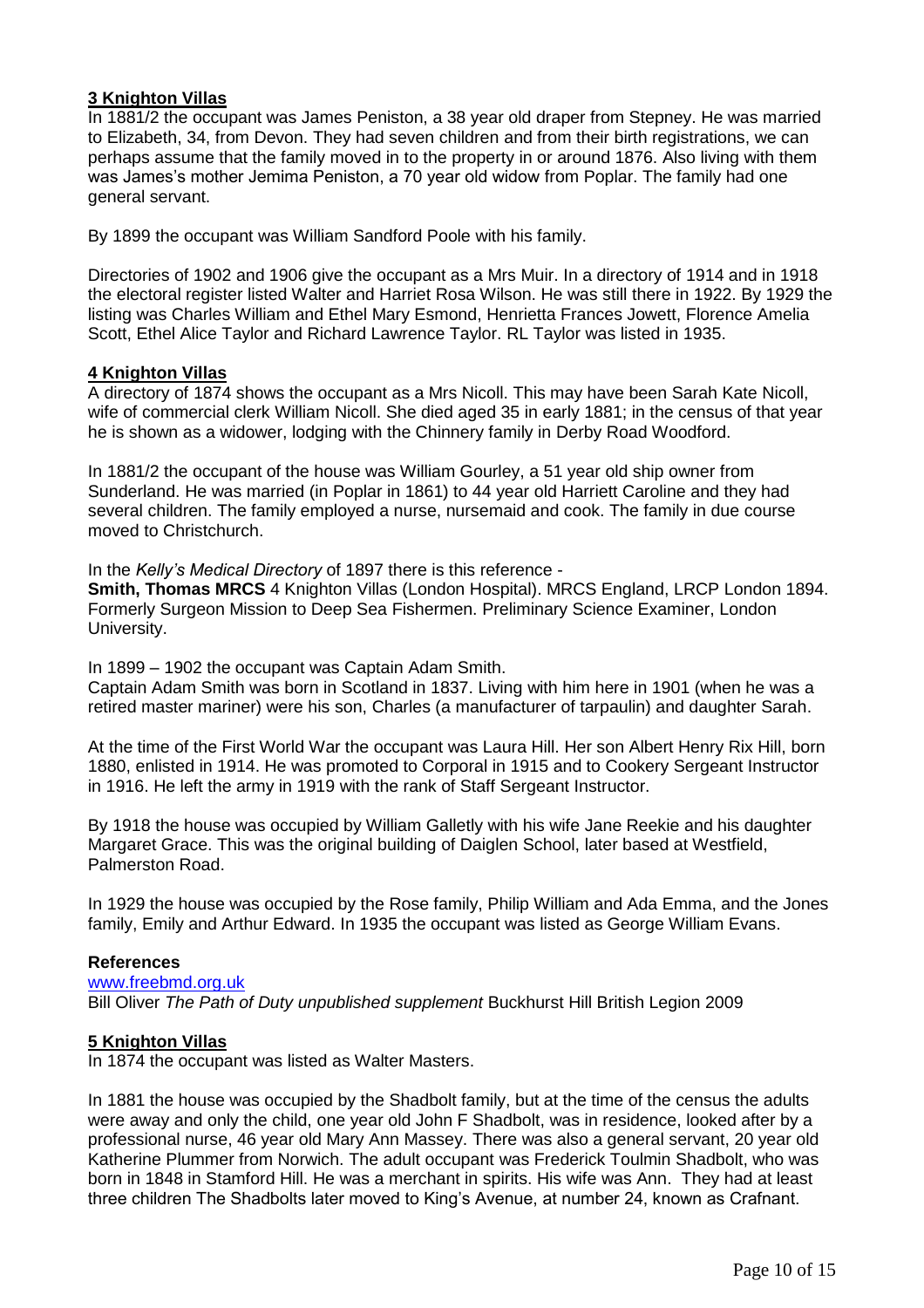In 1899 – 1902 the occupant was William Ernest Gregory. By 1914 - 1918 and in 1922 it was Harriet Marion Tweddle. No occupants were listed in the electoral register for 1929, or a directory of 1935.

#### **6 Knighton Villas**

The occupant of this house in 1871 (census) and 1874 (directory) was grocer George Payne Ashby; by 1881 it was his 79 year old widow Harriett Ashby from Hampstead. Also living with her were her two unmarried daughters. The three ladies were provided for by Frank Ashby, a 39 year old quantity surveyor. They employed a cook and a housemaid.

By 1899 Frank Ashby is shown as the head of the house, and by 1906 Miss Ashby. She was still there in 1922. The 1918 electoral register listed the occupant as Frank Robotham Ashby. He died on 26 July 1928 and the executrixes of his will were Miss Fanny Ashby and Miss Harriett Ashby. No occupants were listed in the electoral register for 1929 or in a directory of 1935.

#### **References**

[www.london-gazette.co.uk](http://www.london-gazette.co.uk/) for 9 October 1928 for the death of FR Ashby

### **7 Knighton Villas**

In 1867 the occupant was Robert Rendell.

For the period approximately 1871 to 1877 the occupant was John Conquest, a much respected member of the community in Buckhurst Hill where he later lived for many years at Granville Lodge, Palmerston Road.

In 1881 numbers 7 and 8 were schools, mostly boys in number 7 and girls in number 8. There were brothers and sisters studying there, which is I think an indication that the schools were under the same ownership. A directory for 1882 advertises this as a 'preparatory and boarding school for young gentlemen'.

The staff at number 7 were:

Head teacher Laura A Cunnington, aged 28, born in India, and her mother, widow Susan Buckley, aged 59, from Ireland. They were assisted by 17 year old housemaid Emily Hubble and 17 year old general servant Mary Saville.

The students were:

12 year old Flora McKenzie and her sister 10 year old Alice, both born in Lucknow

8 year old Florrie Williams from Limehouse

7 year old Sarah Symonds from Abridge

11 year old Erwin J Pain, from Frimley, Surrey

Presumably the children shared a bedroom, one for boys and one for the girls, as there was also the space for 2 visitors, 50 year old Janet Lloyd, a widow from Woolwich, and her son, 22 year old William J Lloyd, a clerk in a chancery office.

In 1899 William Cole occupied the house.

William Cole was born in Islington in 1844. William was interested in natural history and one day in 1869 he met in Epping Forest Raphael Meldola and WJ Argent. They were all looking for Lepidoptera and soon became good friends. Their friendship led to the formation of the Essex Field Club, which met for the first time on 10 January 1880 at 3 St John's Terrace Buckhurst Hill. Within two months they had 140 members and the organisation attracted the great and the good of the locality. Early members included Sir Thomas Fowell Buxton, Edward North Buxton, Miller Christy, Nathanael Powell and Sir Antonio Brady. Both William's brothers were active members. HRH the Duke of Connaught consented to be Patron. The club organised lectures and field meetings (accompanied in the early days by a substantial lunch and high tea!) and published books on subscription. It was involved in the setting up of a museum at the Queen Elizabeth's Hunting Lodge and William Cole became the first curator of the Stratford Museum. The first President was Raphael Meldola and the first Lady President was Gulielma Lister in 1916.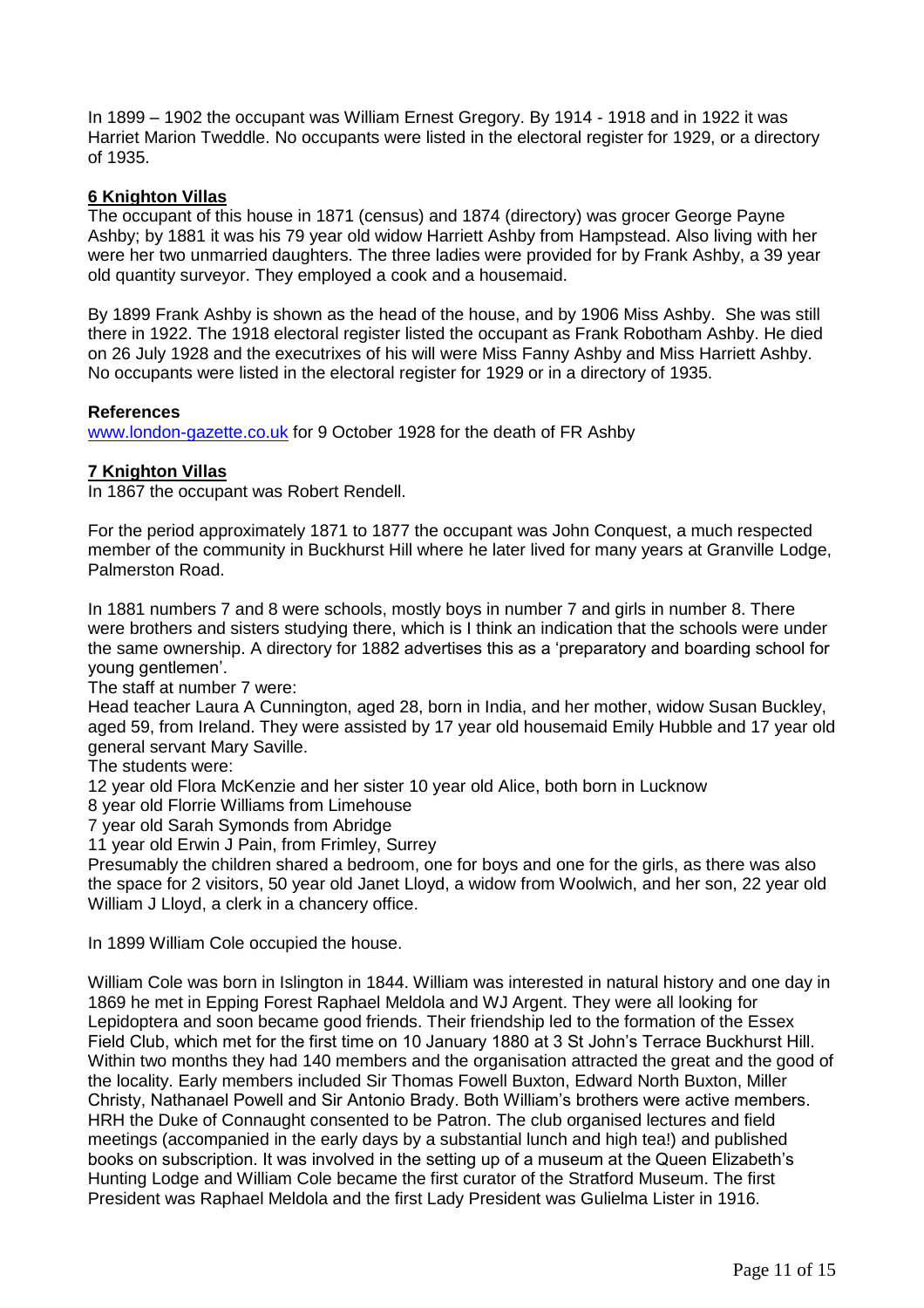In 1902 - 1906 the occupant was James Keeves.

James Keeves was born in Bethnal Green in 1861. He married Jeannie (Jane) in 1886 and they had four children. By 1914 they had moved to Hillcrest, Buckhurst Hill High Road.

In 1918 and 1922 the occupants listed were Francis Alfred Gill and Catherine Julia Gill. He was born in Barnet in 1868 and was a clerk in the GPO. He married Catherine Julia Groom in Islington in 1896 and by 1911 they had three children. They lived in Princes Road Buckhurst Hill before moving to this address.

By 1929 and in 1935 the occupant was Albert Mortimer Kelland Bowden. All that can be said of this man is that he was born in Lambeth in 1881 and married for the first time in 1905, and for the second time in 1913, to Emily White. Their son Reginald Albert Kelland Bowden was born in 1914. Reginald was in the merchant navy; perhaps Albert Mortimer was too, which explains why he is not shown in the censuses of 1901 or 1911.

#### **References**

A Short History of the Essex Field Club 1880-1930 by Percy Thompson, quoted on [www.essexfieldclub.org.uk](http://www.essexfieldclub.org.uk/)

### **8 Knighton Villas**

As mentioned above, in 1881 this was a school.

The staff were:

Annie Whiskand aged 50, who described herself as both a governess and a servant, presumably on the grounds that she was looking after other people's children as a governess rather than a schoolteacher

Fanny E Roth, also a servant/governess, aged 29 and from Switzerland

The students were:

8 year old George Fisher from Kentish Town

9 year old Willie Herbert from Chelsea

Norman McKenzie, aged 9 from Lucknow, whose sisters Flora and Alice were in the next door school

10 year old Joseph Runin, born in Messina, Sicily

6 year old Stewart Williams from Limehouse, the brother of Florrie next door

8 year old Murray Watren from Bagshot

6 year old Edward Symonds from Abridge whose sister Sarah was next door.

By 1899 Henry Cole was the occupant and the house was the headquarters of the Essex Field Club, see William Cole at number 7 above.

In 1902 the occupant was William Roberts.

In 1918 the occupants listed in the electoral register were William George and Frances Green, and also William Lucas Burke with Lily Alice Burke. By 1929 William George and Frances Green were listed with Phyllis Evelyn and Sidney Gordon Green. The occupant in 1935 was Mrs Phelp.

It is believed that this building was later the premises of the Knighton Rest Home. By 1977 the resident owner was Mrs P Neal SRN. She advertised the home in the Buckhurst Hill Silver Jubilee programme as follows – 'Our ladies recollect memories of Queen Victoria and Four Kings with the dignity and elegance of their age. They look forward to seeing many more years of our reigning Queen Elizabeth II.'

### **9 Knighton Villas**

The occupant in 1871/1874 was William Robertson. Insurance broker William was born in Aberdeenshire in 1835. His wife, 16 years younger, was Lucy Alice. They appear to have had no children; by 1881 they were in Kew, he was a ship owner – their servant came from Woodford. In 1881 the building was unoccupied.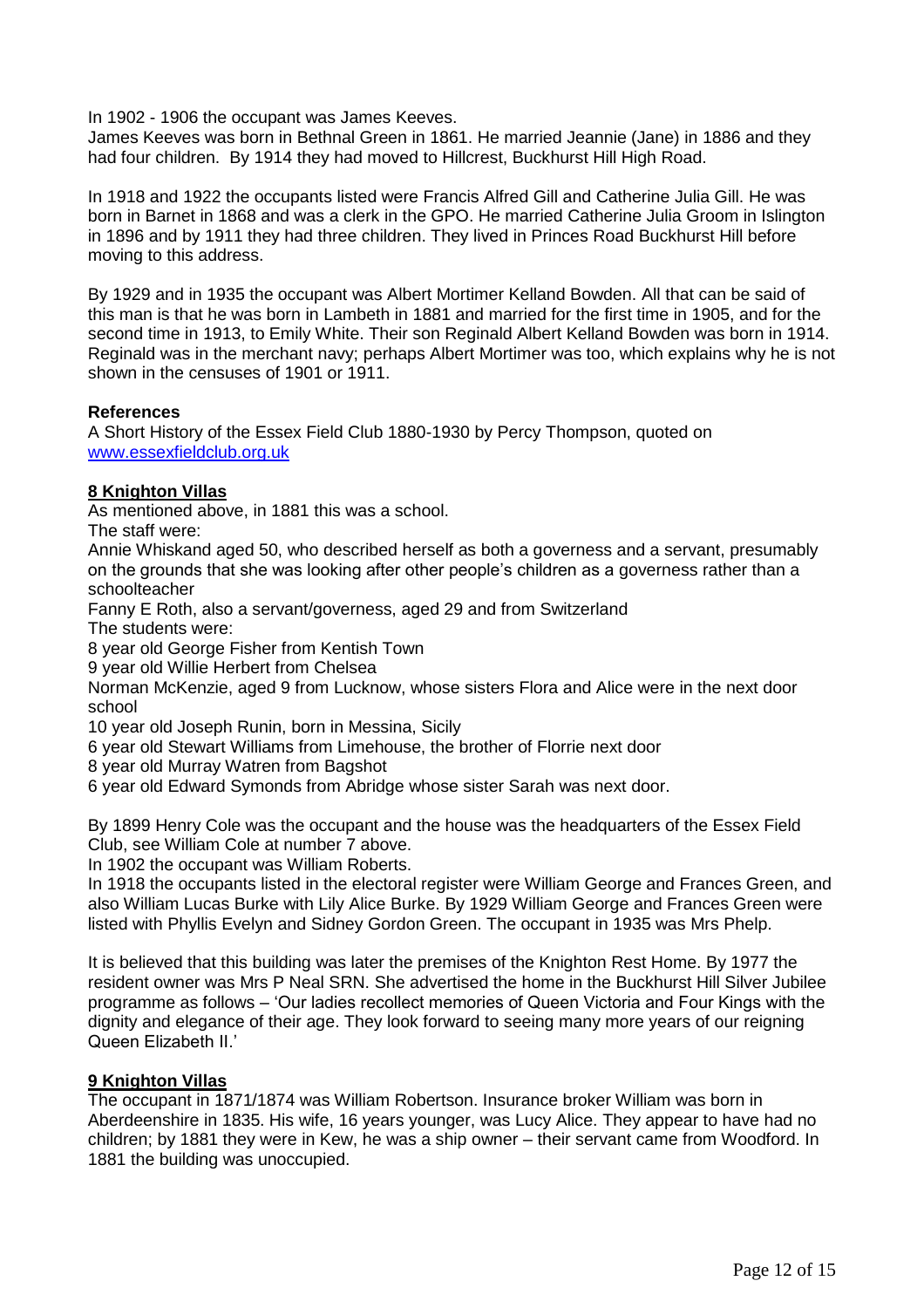In 1882 Mrs Hallett senior was listed as the occupant. She may have been the mother of Cyrus Hallett at number 1.

By 1899 the occupant was Mrs Barwell, and by 1906 it was Edgar Barwell, who was still there in 1922. They had previously lived at Beech View, Epping New Road. Mrs Barwell was Emma Matilda (nee Strong), the widow of William Tyler Barwell, an accountant, who had died at the age of 61 in 1888. They had nine children. Emma Matilda Barwell died in 1901.

Edgar Barwell, one of the sons of Emma and William Tyler Barwell, was born in Brooklyn, USA in 1856. He lived at this address in 1901 with two of his brothers, Eugene Tyler Barwell and Alfred Ernest Barwell. By 1911 just Edgar and Eugene were at this address.

In 1918 the only entry in the electoral register was for a woman called Ada Elizabeth Davies. Edgar Barwell died aged 67 in 1923. The 1929 electoral register entry was for Emma Barwell with Alice and James Baker, and with Fanny and Henry Perry.

#### **10 Knighton Villas**

In the censuses of 1871, 1881 and 1891 this house was occupied by Francis Carruthers Gould. He was born in Barnstaple on 2 December 1844 and he was educated there. His father Richard D Gould was an architect. Francis began work at the age of 16 in a local bank, but four years later went to London to work in a stockbroker's office. He eventually became a member of the London Stock Exchange. He was married to Emily and they had at least five children, all born at Woodford.



At Knighton Villas they employed two servants.

*Francis Carruthers Gould (photograph courtesy of Wikipedia)*

As a boy it was noticed that he was very good at caricature and at the Stock Exchange he found much to catch his eye. His first journalistic work was done for the *Pall Mall Gazette*, and he later joined the *Westminster Gazette*.

*For years his pictorial commentary on the proceedings at Westminster has been brilliant in the extreme, and latterly he has done the literary commentary as well, with equal success. His 'Cartoons for the Crisis' during the general election of 1895, afterwards republished separately, put his name into all men's mouths, and firmly established his reputation as a political caricaturist.*

'For twenty-seven years he resided at 10, Knighton Villas, Woodford Wells. Although he had to travel daily to and from the City, and at home was surrounded by a young and growing family, he nevertheless found time to identify himself with local interests and activities. Chief amongst these was the Essex Field Club, and many were the outings he enjoyed with such congenial companions as Ernest Thompson Seton and the brothers Cole. Especially did he enjoy certain week-ends spent on Mersea Island, where he found many appealing subjects for his pencil.' [\(www.essexfieldcluk.co.uk\)](http://www.essexfieldcluk.co.uk/)

He was knighted in 1906 and retired to Porlock, Somerset in 1914.

By 1899 - 1902 the occupant was a Mrs Clements. This was Emma, widow of drug merchant/foreign agent Robert George Clements, who used to live in Victoria Park, Hackney. She was living with her daughter Florence, and had in the house at the time of the 1901 census, granddaughter Amy Knight, daughter of her daughter Eleanor, who had married John Knight, and grandsons Clement J Cox and Thomas L Cox, children of her daughter Camilla, who had married James Cox. There were two servants.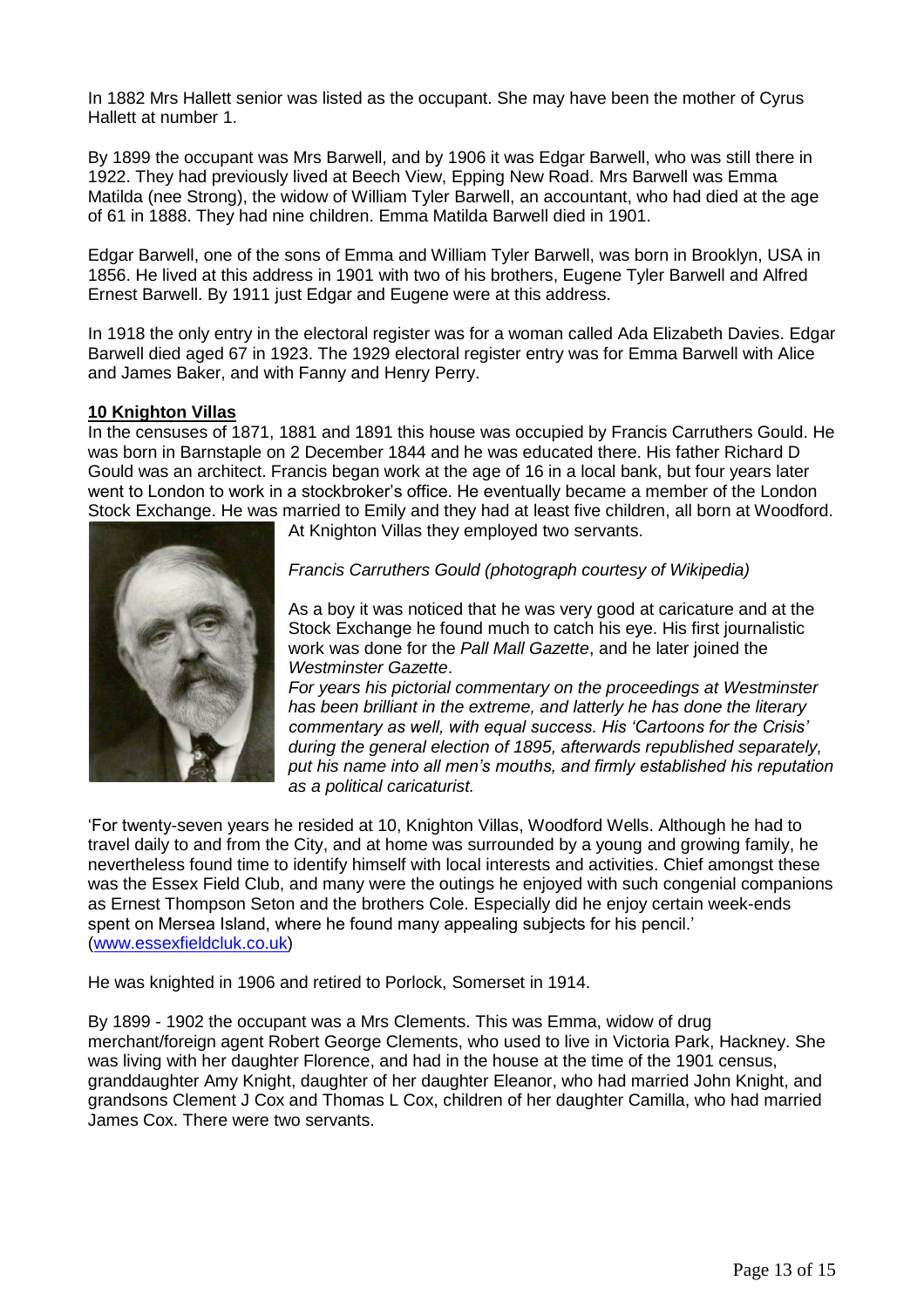There was no entry for this house in the 1918 electoral register, but in 1929 the occupants were Frederick William and Ella Matilda Curtis, David and Alice Mildred Violet Askwith, and Thomas George and Amy Amelia Dennis.

By 1935 numbers 9 and 10 had been demolished.

## **References**

*Hazell's Annual* 1896 1918 and 1929 electoral registers for Epping, online courtesy of the Essex Record Office [www.wikipedia.com](http://www.wikipedia.com/) [www.efdc.gov.uk](http://www.efdc.gov.uk/)

\_\_\_\_\_\_\_\_\_\_\_\_\_\_\_\_\_\_\_\_\_\_\_\_\_\_\_\_\_\_\_\_\_\_\_\_\_\_\_\_\_\_\_\_\_\_\_\_\_\_\_\_\_\_\_\_\_\_\_\_\_\_\_\_\_\_\_\_\_

**Charlie Brown (***c***.1859-1932)** By Rosemary Taylor, from the *Guide to Tower Hamlets Cemetery Park (*1995) (article provided by Georgina Green)

Charlie Brown, the 'uncrowned king of Poplar' was a publican who owned the 'Railway Tavern' by West India Dock Gates from around 1900. He became renowned the world over because of his weird and wonderful collection of antiques and curiosities, some bought off sailors arriving back in Poplar after years in strange lands and some acquired from antique dealers. He was a favourite with children, as he used to give them rides in his Italian Bianci car, at a time when very few people owned cars. Charlie Brown also rode daily around the West India Docks on his horse, Snowball. He said it helped his digestion. Besides priceless Ming vases and statues, he had stuffed animals and pickled human remains in jars. One of his curiosities was the clay pipe Billie Carleton, a young and beautiful West End actress, had used the night she died after smoking opium in Limehouse. There have been suggestions that he was somehow connected with this, and one can only speculate as to how he acquired the pipe.



Although newspaper articles of the 1920s and 30s portray him as a local folk hero, many Poplar residents have less happier memories of Charlie Brown, and can remember his plush back parlour, visited by gentlemen from the West End. He died in June 1932 and his funeral was one of the biggest Poplar had ever seen. The 'Railway Tavern', or 'Charlie Brown's' as it was more recently known, was demolished to make way for the new roads into Docklands. The imposing monument in Tower Hamlets Cemetery is to his wife Esther, but note the broken stone book, with the name of Charlie Brown, date June 1932 and his age, 73.

Coloured photo was taken in August 1995 by Georgina Green. Note Charlie Brown's son of the same name is also recorded on the stone (see also below)

The pub built when the roundabout was created at the junction of the new Southend Road and Chigwell Road called 'The Roundabout', had the sign of a miniature model of a carousel. When Charlie Brown, son of a well-known East End publican of the same name, became landlord, it came to be known as 'Charlie Brown's Roundabout', and though the pub has now been demolished with the development of the spaghetti junction, the enlarged roundabout is now named after the extinct pub.

*By Ernest Fulcher, WHS Newsletter, Spring 1996.*